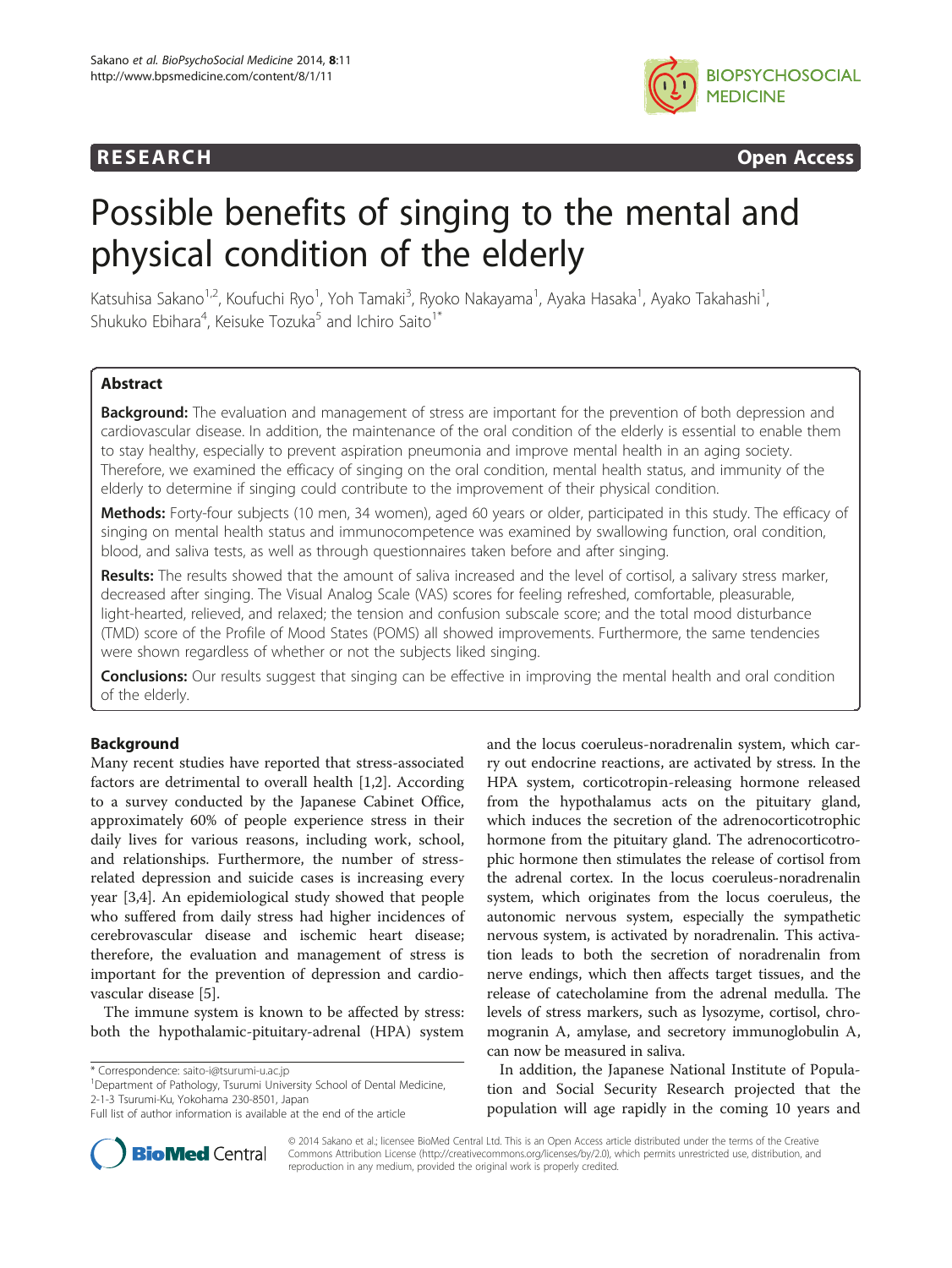<span id="page-1-0"></span>that, around the year 2040, approximately 30% of the entire population will be aged 65 years or older [\[6](#page-8-0)]. Recent studies have shown that in such an aging society, maintaining good oral condition is essential for enabling the elderly to stay healthy, especially for the prevention of aspiration pneumonia and the improvement of mental health [[7-9](#page-8-0)].

There are few reports of objective evaluations of the effects of singing, such as the effects on physical conditions and mental health status [\[10-12](#page-8-0)]. This lack of information prompted us to conduct a study to evaluate the effects of singing on physical conditions, including oral condition.

#### Study design

This prospective, open-label study was conducted according to the ethical principles of the Declaration of Helsinki. All subjects read and signed a written informed consent form, and the study was approved in advance by the Institutional Review Board of the Chiyoda Paramedical Care Clinic.

#### **Participants**

Forty-four subjects (10 men, 34 women), recruited by flyers and the Internet, aged 60 years or older, participated in this study in the Chiyoda Paramedical Care Clinic. The exclusion criteria were as follows: continuous use of medication for respiratory or cardiovascular diseases; regular use of supplements for mental health or immune status that might affect the outcome of this study; medical history of serious disease of the heart, liver, kidney, lung, or digestive organs (including gastrectomy) or in the blood, endocrine, or metabolic systems; current medical treatment; difficulty in keeping appointments; depression, a mentally unbalanced state, or frequent psychogenic reactions; or ineligibility due to other factors at the discretion of the investigator.

### Procedure

This was an open-label study. The subjects were requested to not eat or drink in excess the night before the test but rather to eat and drink as they normally would, as poor physical condition or fullness can affect the amount of saliva secreted. The consumption of alcohol, the consumption of substances likely to affect salivary stress markers (green tea, coffee, black tea, cola, and energy drinks that contain a high level of caffeine), excessive exercise (physical stress can affect salivary stress markers), and the ingestion of antihistamines (known to inhibit salivary secretion) were prohibited from 9 p.m. the previous night until completion of the test. Additionally, the consumption of any substance other than water was prohibited, as other substances can affect salivary stress markers. Subjects were required to arrive

#### Table 1 Subject characteristics

| <b>Items</b>       |        | Like singing    | Diskike singing | p-value |
|--------------------|--------|-----------------|-----------------|---------|
| Number of subjects |        | 32              | 12              |         |
| Sex                | Male   |                 | 3               | 0.826   |
|                    | Female | 25              | 9               |         |
| Age                |        | $64.3 + 4.4$    | $63.4 + 2.4$    | 0.727   |
| Heights (cm)       |        | $157.5 \pm 8.1$ | $157.6 + 7.7$   | 0.580   |
| Weight (kg)        |        | $55.94 + 11.1$  | $62.7 \pm 11.3$ | 0.067   |

Chi-square test was used to compare the sex and Mann-Whitney U test was used to compare the age, height, and weight of the subjects who like singing and those who dislike singing.

40 minutes before the test and were seated quietly in the testing room 30 minutes prior to the test, during which time they were asked to complete the pre-test VAS and POMS questionnaires. Subjects were measured for height, weight, blood pressure, and heart rate. Unstimulated saliva collection, a Saxon test, stimulated saliva collection, and blood collection were performed in that order. The subjects then sang three songs consecutively. They selected songs that they could sing in entirety. The mean singing duration was 3 minutes 50 seconds, and there was no notable deviation in the singing time (3SD). After singing, saliva and blood samples were collected in the same manner as that used for the pre-test, and the subjects once again completed the POMS and VAS questionnaires. We prepared a questionnaire sheet with the questions "Do you like singing?" and "Did you sing well?" and responses of "Yes" or "No."

#### **Measurements**

Height, weight, blood pressure, and pulse rate measurement and saliva and blood collection were all performed at the Chiyoda Paramedical Care Clinic.

The VAS scores for feeling refreshed, comfortable, pleasurable, light-hearted, relieved, and relaxed were rated on a 100-mm vertical line anchored at the bottom (zero) with the statement "I feel nothing" and at the top

### Table 2 Physiological parameters

| <b>Items</b>                       | Group           | Before singing | After singing    |
|------------------------------------|-----------------|----------------|------------------|
| Systolic blood                     | Total           | $126.0 + 23.8$ | $130.0 \pm 23.8$ |
| pressure (mmHq)                    | Like singing    | $129.4 + 25.2$ | $132.1 + 24.2$   |
|                                    | Diskike singing | $116.8 + 17.3$ | $124.2 + 22.9$   |
| Diastolic blood<br>pressure (mmHg) | Total           | $73.4 + 15.2$  | $75.3 + 15.2$    |
|                                    | Like singing    | $74.7 + 15.2$  | $76.3 + 14.8$    |
|                                    | Diskike singing | $69.9 + 15.3$  | $72.8 + 16.6$    |
| Pulse rate (bpm)                   | Total           | $77.3 \pm 9.8$ | $74.6 + 8.5$     |
|                                    | Like singing    | $75.2 \pm 9.4$ | $72.9 + 7.6$     |
|                                    | Diskike singing | $83.0 + 8.7$   | $79.0 + 9.5$     |

Values represent the mean ± SD.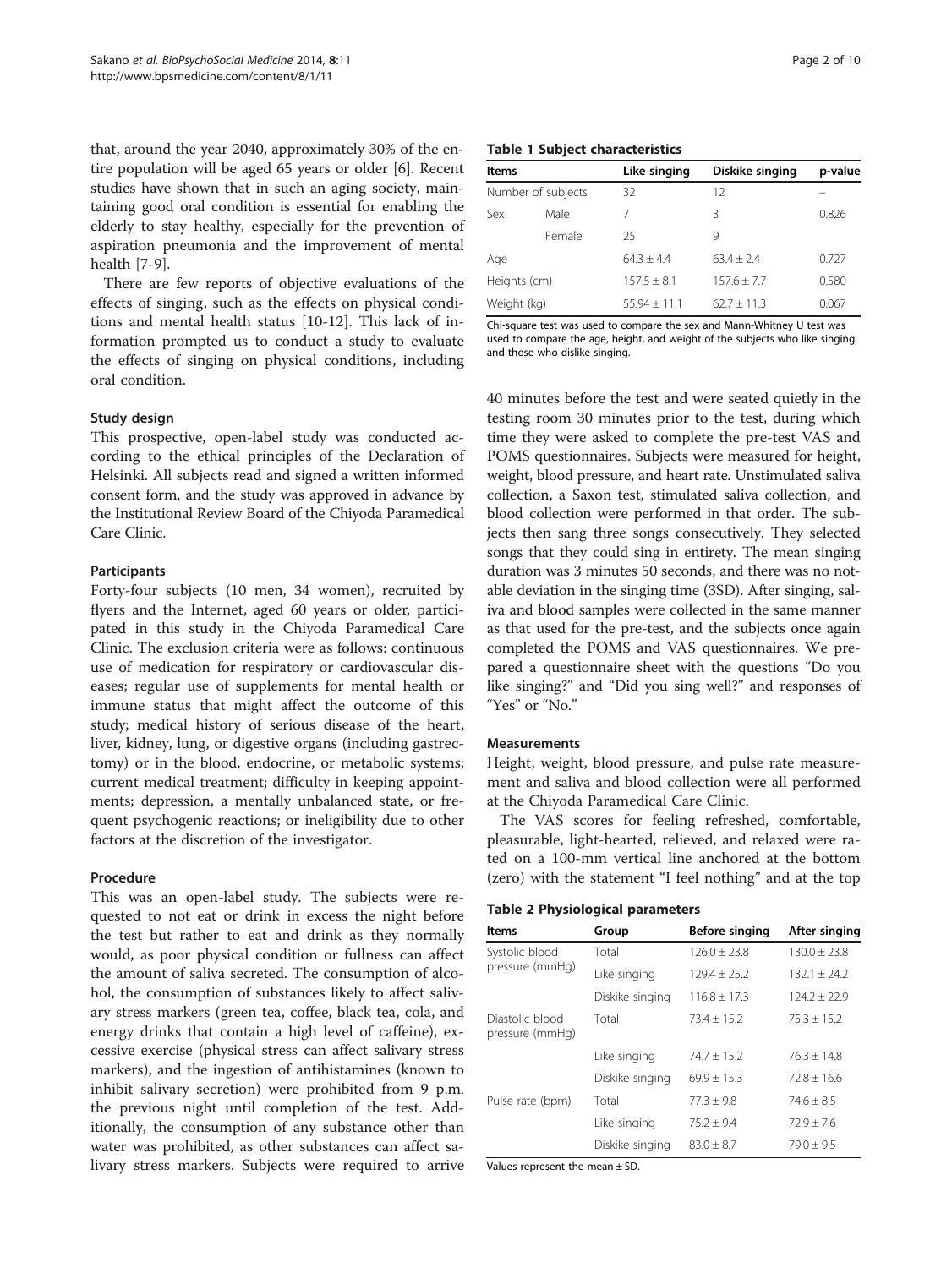<span id="page-2-0"></span>

| Items                           | Results of two-way repeated measures ANOVA |               |    |          |        |         |
|---------------------------------|--------------------------------------------|---------------|----|----------|--------|---------|
|                                 | <b>Variables</b>                           | SS (Type III) | DF | МF       | F      | p-value |
| Systolic blood pressure (mmHg)  | Time                                       | 3778.705      |    | 3778.705 | 15.089 | < 0.001 |
|                                 | Time* like or dislike                      | 0.250         |    | 0.250    | 0.001  | 0.975   |
|                                 | Like or dislike                            | 2825.875      |    | 2825.875 | 4.338  | 0.043   |
| Diastolic blood pressure (mmHg) | Time                                       | 87.547        |    | 87.547   | 1.811  | 0.186   |
|                                 | Time* like or dislike                      | 8.002         |    | 8.002    | 0.166  | 0.686   |
|                                 | Like or dislike                            | 292.517       |    | 292.517  | 0.702  | 0.407   |
| Pulse rate (bpm)                | Time                                       | 172.163       |    | 172.163  | 11.987 | 0.001   |
|                                 | Time* like or dislike                      | 12.891        |    | 12.891   | 0.898  | 0.349   |
|                                 |                                            |               |    |          |        |         |

Table 3 Results of the two—way repeated measures ANOVA for the physiological parameters

 $\overline{\phantom{a}^*}$ interaction.

(100 mm) with the statement "I feel great." Participants were asked to look at the line and think about how their statement was affected by their singing. There were small horizontal lines along the vertical line at each centimeter interval, and participants had to mark where they felt they were along the spectrum.

In the Saxon test, saliva production is measured by weighing a folded, sterile, gauze pad both before and 2 min after chewing without swallowing; the low-normal value is  $2 g [13]$  $2 g [13]$ .

In the Repetitive Saliva Swallowing Test (RSST), the patient was required to swallow saliva as often as possible while in a sitting position for 30 sec, during which time the number of clear palpations of the laryngeal prominence and elevations of the hyoid bone were counted.

The levels of the salivary markers lysozyme, chromogranin A, cortisol, secretory immunoglobulin A, and amylase were measured. Blood samples were measured for dehydroepiandrosterone sulfate (DHEA-s) levels and natural killer (NK) cell activity. To measure swallowing and oral condition, the RSST, bite force test, oral moisture content test, unstimulated saliva test, stimulated saliva test, and Saxon test were performed. The saliva and blood collections were performed in the clinic between 2:00 and 4:00 p.m. to minimize diurnal variation.

# Statistical analysis

Results were considered statistically significant at the level of  $p < 0.05$ , and all tests were two-tailed. Data in the text are presented as the mean  $\pm$  S.D. A two-way repeated measures analysis of variance (ANOVA) was performed to test for the main effects corresponding to Preference ("like singing" or "dislike singing") and Time ("before singing" and "after singing"), as well as the interaction between the two. These analyses were performed using IBM SPSS (Statistical Package for the Social Sciences) Statistics Version 19 software (IBM Japan Inc., Tokyo, Japan).

# Results

Like or dislike **843.857** 1 843.857 6.159 0.017

Forty-four subjects (10 men and 34 women), with a mean age of  $64.1 \pm 3.9$  years, participated in this study. All subjects met the inclusion criteria and provided informed consent. All 44 subjects completed the study, and the characteristics of the subjects are shown in Table [1.](#page-1-0) Based on the combination of answers in the pre- and post-questionnaires, seventy-three percent of the subjects (32 subjects) provided the response combination of "I like singing" and "I sang well" (hereafter, this combination is referred to as "like singing"), and twenty-

#### Table 4 Swallowing and oral function

| <b>Items</b>         | Group           | Before singing    | After singing     |
|----------------------|-----------------|-------------------|-------------------|
| RSST (time)          | Total           | $4.1 + 1.8$       | $4.3 \pm 1.8$     |
|                      | Like singing    | $4.2 \pm 1.7$     | $4.6 \pm 1.6$     |
|                      | Diskike singing | $3.9 \pm 2.1$     | $3.5 \pm 2.1$     |
| Bite force test (KN) | Total           | $0.166 + 0.108$   | $0.171 + 0.098$   |
|                      | Like singing    | $0.184 \pm 0.123$ | $0.192 \pm 0.106$ |
|                      | Diskike singing | $0.138 \pm 0.079$ | $0.139 \pm 0.079$ |
| Oral moisture        | Total           | $28.3 \pm 1.8$    | $28.8 \pm 1.8$    |
| content test         | Like singing    | $28.3 \pm 1.8$    | $28.9 \pm 1.9$    |
|                      | Diskike singing | $28.2 \pm 1.9$    | $28.4 \pm 1.6$    |
| Unstimulated saliva  | Total           | $3.3 \pm 2.0$     | $4.0 \pm 2.2$     |
| test (ml)            | Like singing    | $3.3 \pm 1.9$     | $3.9 \pm 2.3$     |
|                      | Diskike singing | $3.3 \pm 2.2$     | $4.3 \pm 2.1$     |
| Saxon test (q)       | Total           | $4.2 \pm 1.8$     | $4.3 \pm 1.9$     |
|                      | Like singing    | $4.3 \pm 1.8$     | $4.4 \pm 2.0$     |
|                      | Diskike singing | $3.9 \pm 1.8$     | $4.3 \pm 1.8$     |
| Stimulated saliva    | Total           | $14.9 \pm 5.3$    | $15.1 \pm 5.6$    |
| test (ml)            | Like singing    | $14.9 \pm 5.8$    | $14.9 \pm 6.1$    |
|                      | Diskike singing | $15.0 \pm 3.7$    | $15.5 \pm 4.1$    |

Values represent the ± SD.

23 people for the bite force test.

33 people for the oral moisture content test.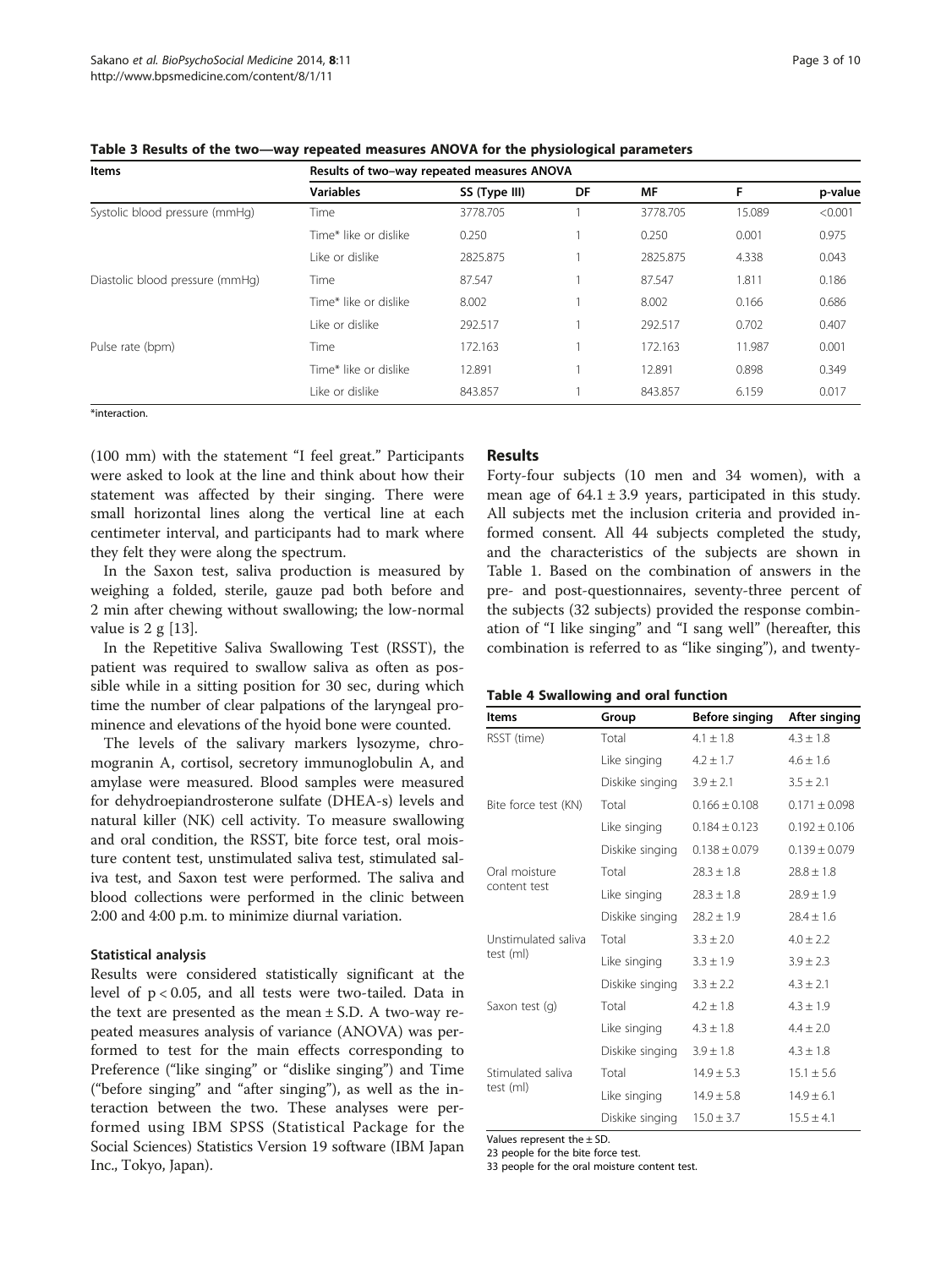| Items                         | Results of two-way repeated measures ANOVA |               |    |        |        |         |  |
|-------------------------------|--------------------------------------------|---------------|----|--------|--------|---------|--|
|                               | <b>Variables</b>                           | SS (Type III) | DF | MF     | F      | p-value |  |
| RSST (time)                   | Time                                       | 0.000         |    | 0.000  | 0.001  | 0.978   |  |
|                               | Time* like or dislike                      | 2.955         |    | 2.955  | 4.716  | 0.036   |  |
|                               | Like or dislike                            | 7.398         |    | 7.398  | 1.307  | 0.259   |  |
| Bite force test (KN)          | Time                                       | 0.000         |    | 0.000  | 0.135  | 0.717   |  |
|                               | Time* like or dislike                      | 0.000         |    | 0.000  | 0.065  | 0.801   |  |
|                               | Like or dislike                            | 0.027         |    | 0.027  | 1.385  | 0.252   |  |
| Oral moisture content test    | Time                                       | 2.291         |    | 2.291  | 0.743  | 0.395   |  |
|                               | Time* like or dislike                      | 0.627         |    | 0.627  | 0.203  | 0.655   |  |
|                               | Like or dislike                            | 1.346         |    | 1.346  | 0.374  | 0.545   |  |
| Unstimulated saliva test (ml) | Time                                       | 10.611        |    | 10.611 | 15.872 | < 0.001 |  |
|                               | Time* like or dislike                      | 0.506         |    | 0.506  | 0.757  | 0.389   |  |
|                               | Like or dislike                            | 1.086         |    | 1.086  | 0.131  | 0.719   |  |
| Saxon test (q)                | Time                                       | 0.796         |    | 0.796  | 1.189  | 0.282   |  |
|                               | Time* like or dislike                      | 0.556         |    | 0.556  | 0.831  | 0.367   |  |
|                               | Like or dislike                            | 1.287         |    | 1.287  | 0.203  | 0.655   |  |
| Stimulated saliva test (ml)   | Time                                       | 1.266         |    | 1.266  | 0.394  | 0.533   |  |
|                               | Time* like or dislike                      | 1.068         |    | 10.68  | 0.333  | 0.567   |  |
|                               | Like or dislike                            | 2.461         |    | 2.461  | 0.043  | 0.837   |  |

<span id="page-3-0"></span>Table 5 Results of the two–way repeated measures ANOVA for swallowing and oral function

seven percent (12 subjects) provided the response combination of "I dislike singing" and "I did not sing well" (hereafter, this combination is referred to as "dislike singing"). No significant differences were found with respect to gender, age, height, and weight between the "like singing" and "dislike singing" groups.

#### Blood pressure and pulse rates

The blood pressure and pulse rate results are shown in Tables [2](#page-1-0) and [3](#page-2-0). The two-way repeated measures ANOVA analysis indicated that systolic blood pressure was significantly increased ( $p < 0.01$ , main effect) after singing (130.0  $\pm$  23.8 bpm) compared with before singing (126.0  $\pm$ 23.8 mmHg). The two-way repeated measures ANOVA also revealed that pulse rates were significantly decreased ( $p < 0.01$ , main effect) after singing (74.6  $\pm$  8.5 bpm) compared with before singing  $(77.3 \pm 9.8 \text{ bpm}).$ 

The results of the two-way repeated measures ANOVA showed a significant main effect of preference (like or

#### Table 6 RSST

| Items             | Group              | Number<br>of subjects singing singing | Before After |                                   | p-value* |
|-------------------|--------------------|---------------------------------------|--------------|-----------------------------------|----------|
| RSST (time) Total |                    | 44                                    |              | $4.1 + 1.8$ $4.3 + 1.8$ 0.323     |          |
|                   | Like singing       | 32                                    |              | $4.2 \pm 1.7$ $4.6 \pm 1.6$ 0.061 |          |
|                   | Diskike singing 12 |                                       |              | $3.9 \pm 2.1$ $3.5 \pm 2.1$ 0.132 |          |

Values represent the mean  $\pm$  SD.

\*Wilcoxon signed rank test.

dislike of singing) on both the systolic blood pressure and pulse rate. The systolic blood pressure of the "dislike singing" group was lower than that in the "like singing" group before singing; and the pulse rate of the "dislike singing" group was higher than that in the "like singing" group before singing.

#### Swallowing and oral condition

The swallowing and oral condition results are shown in Tables [4](#page-2-0) and 5. The unstimulated saliva test results showed a significant increase in saliva production ( $p <$ 0.01, main effect) after singing  $(4.0 \pm 2.2 \text{ ml})$  compared with before singing  $(3.3 \pm 2.0 \text{ ml})$ .

With regard to the unstimulated saliva test results, there was no significant interaction between preference and time.

# Table 7 Blood measurement

| <b>Items</b>         | Group           | Before singing | After singing   |
|----------------------|-----------------|----------------|-----------------|
| DHEA-S $(\mu q/dL)$  | Total           | $106.1 + 79.3$ | $106.3 + 77.9$  |
|                      | Like singing    | $111.3 + 79.4$ | $111.0 + 77.3$  |
|                      | Diskike singing | $92.2 + 80.9$  | $93.5 \pm 81.7$ |
| NK cell activity (%) | Total           | $32.9 + 14.4$  | $32.8 + 14.6$   |
|                      | Like singing    | $31.3 + 13.8$  | $31.5 + 14.6$   |
|                      | Diskike singing | $37.3 + 15.5$  | $36.3 + 14.5$   |

Values represent the mean ± SD.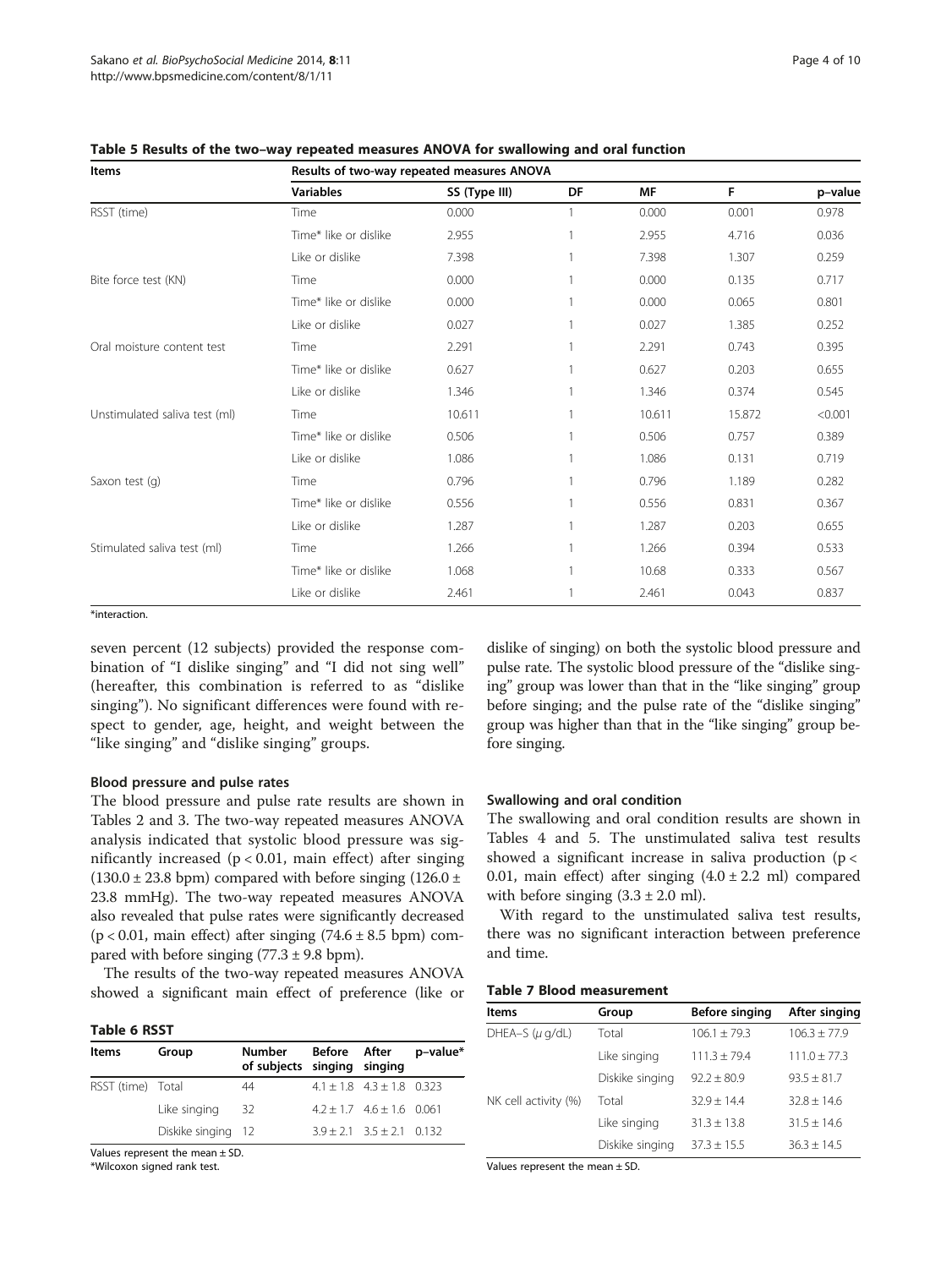| <b>Items</b>         | Results of two-way repeated measures ANOVA |               |    |          |       |         |  |  |
|----------------------|--------------------------------------------|---------------|----|----------|-------|---------|--|--|
|                      | <b>Variables</b>                           | SS (Type III) | DF | MF       |       | p-value |  |  |
| DHEA-S $(\mu q/dL)$  | Time                                       | 4.830         |    | 4.830    | 0.074 | 0.978   |  |  |
|                      | Time* like or dislike                      | 11.375        |    | 11.375   | 0.174 | 0.036   |  |  |
|                      | Like or dislike                            | 5870.000      |    | 5870.000 | 0.471 | 0.496   |  |  |
| NK cell activity (%) | Time                                       | 2.125         |    | 2.125    | 0.126 | 0.724   |  |  |
|                      | Time* like or dislike                      | 5.625         |    | 5.625    | 0.334 | 0.566   |  |  |
|                      | Like or dislike                            | 503.296       |    | 503.296  | 1.260 | 0.268   |  |  |
|                      |                                            |               |    |          |       |         |  |  |

Table 8 Results of the two–way repeated ANOVA for blood measurement

The results of the two-way repeated measures ANOVA revealed an interaction between the two main factors (time and like or dislike of singing) in the RSST.

The results of the simple main effects in the RSST are shown in Table [6](#page-3-0). The RSST results showed a tendency to increase  $(p < 0.061)$  after singing  $(4.6 \pm 1.6 \text{ times})$ compared with before singing  $(4.2 \pm 1.7)$  times) in the "like singing" group.

#### Blood measurement

The results of the blood measurements are shown in Tables [7](#page-3-0) and 8. No significant difference was found in any of the measurements.

#### Stress markers in saliva

The changes in stress markers are shown in Tables 9 and [10.](#page-5-0) A significant decrease  $(p < 0.01$ , main effect) in cortisol was noted after singing  $(0.09 \pm 0.05 \text{ ng/ml})$  compared with the amount present before singing  $(0.12 \pm 1)$ 0.07 ng/ml). The amount of secretory immunoglobulin

|  | Table 9 Stress markers in saliva |  |
|--|----------------------------------|--|
|  |                                  |  |

A (S-IgA) was significantly decreased  $(p < 0.01$ , main effect) before singing  $(28.8 \pm 16.3 \text{ ng/ml})$  compared with the amount after singing  $(17.7 \pm 9.3 \text{ ng/ml})$ .

No significant difference in the results of any saliva test was found between the two groups of subjects who responded that they "like singing" and "dislike singing." With regard to the stress markers in saliva, there was no significant interaction between preference and time.

### VAS

The VAS results for feeling refreshed, comfortable, pleasurable, light-hearted, relieved, and relaxed are shown in Tables [11](#page-5-0) and [12](#page-6-0).

The results of the two- way repeated measures ANOVA indicated a significant main effect of time (before and after singing) on "refreshed," "comfortable," "pleasurable," "light-hearted," "relieved," and "relaxed" after singing compared with before singing.

The results of the two-way repeated measures ANOVA showed a significant main effect of preference (like or

| Items                  | Group           | Before singing    | After singing     |
|------------------------|-----------------|-------------------|-------------------|
| Lysozyme $(\mu q/mL)$  | Total           | $13.6 \pm 11.7$   | $13.8 \pm 9.6$    |
|                        | Like singing    | $13.7 \pm 12.8$   | $13.5 \pm 9.3$    |
|                        | Diskike singing | $13.3 \pm 8.5$    | $14.6 \pm 10.7$   |
| Chromogranin A (ng/mL) | Total           | $10.8 \pm 16.6$   | $11.6 \pm 16.2$   |
|                        | Like singing    | $10.2 \pm 12.8$   | $11.0 \pm 14.5$   |
|                        | Diskike singing | $12.6 \pm 24.7$   | $13.4 \pm 20.7$   |
| Cortisol (ng/mL)       | Total           | $0.12 \pm 0.07$   | $0.09 \pm 0.05$   |
|                        | Like singing    | $0.12 \pm 0.07$   | $0.09 \pm 0.05$   |
|                        | Diskike singing | $0.12 \pm 0.06$   | $0.10 \pm 0.05$   |
| S-IgA (ng/mL)          | Total           | $28.8 \pm 16.3$   | $17.7 \pm 9.3$    |
|                        | Like singing    | $28.1 \pm 17.1$   | $17.5 \pm 9.2$    |
|                        | Diskike singing | $30.6 \pm 14.3$   | $18.5 \pm 10.0$   |
| Amylase (ng/mL)        | Total           | $417.8 \pm 153.4$ | $430.7 \pm 170.3$ |
|                        | Like singing    | $414.4 \pm 163.1$ | $439.1 \pm 186.7$ |
|                        | Diskike singing | $426.8 \pm 130.0$ | $408.2 \pm 119.8$ |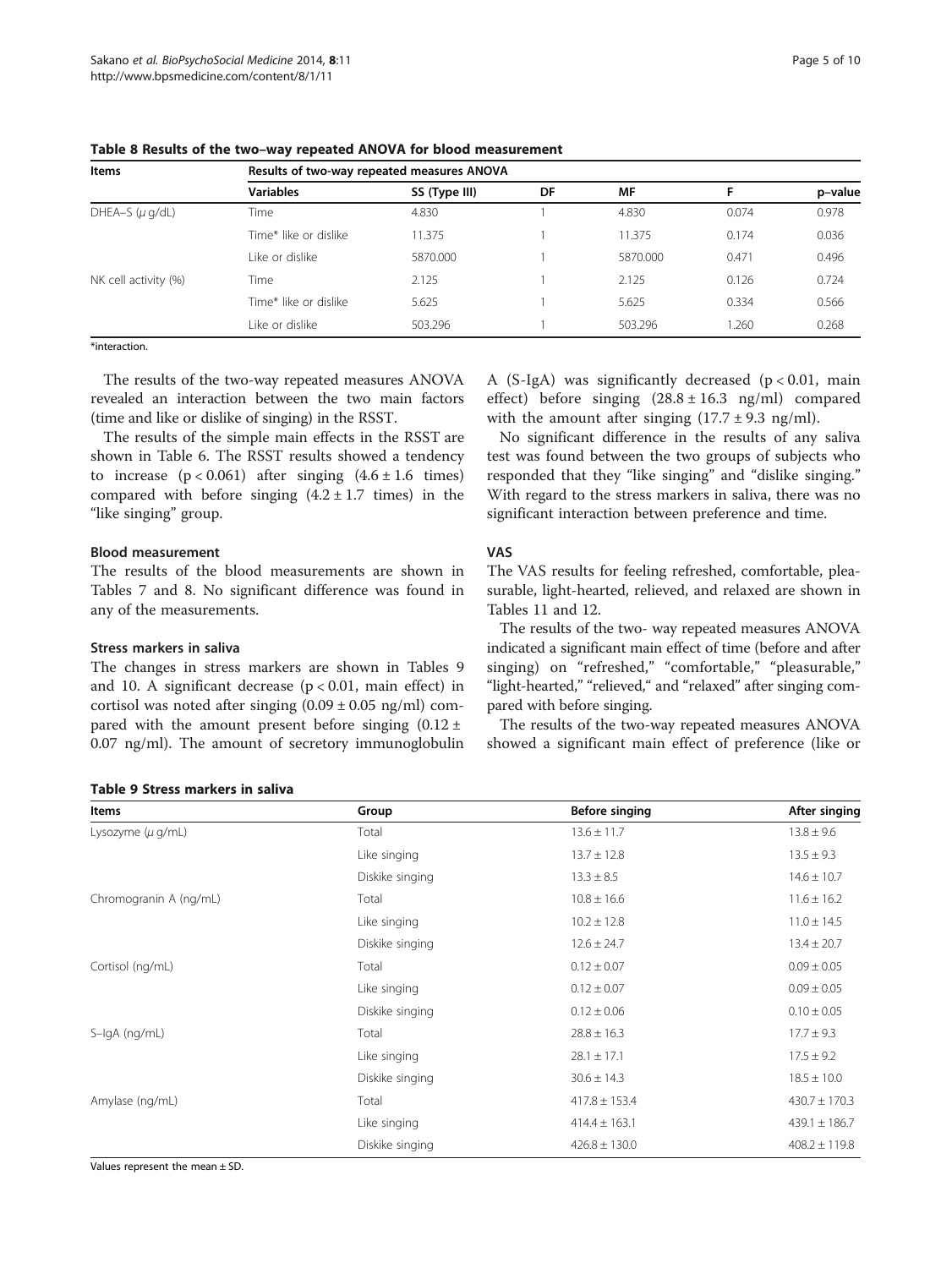| Items                  | Results of two-way repeated measures ANOVA |               |    |          |        |         |  |  |
|------------------------|--------------------------------------------|---------------|----|----------|--------|---------|--|--|
|                        | <b>Variables</b>                           | SS (Type III) | DF | MF       | F.     | p-value |  |  |
| Lysozyme (µ g/mL)      | Time                                       | 4.754         |    | 4.754    | 0.185  | 0.670   |  |  |
|                        | Time* like or dislike                      | 9.900         |    | 9.900    | 0.385  | 0.539   |  |  |
|                        | Like or dislike                            | 2.075         |    | 2.075    | 0.010  | 0.921   |  |  |
| Chromogranin A (ng/mL) | Time                                       | 10.533        |    | 10.533   | 0.169  | 0.683   |  |  |
|                        | Time* like or dislike                      | 0.019         |    | 0.019    | 0.000  | 0.986   |  |  |
|                        | Like or dislike                            | 100.137       |    | 100.137  | 0.207  | 0.652   |  |  |
| Cortisol (ng/mL)       | Time                                       | 0.013         |    | 0.013    | 10.124 | 0.003   |  |  |
|                        | Time* like or dislike                      | 0.000         |    | 0.000    | 0.069  | 0.795   |  |  |
|                        | Like or dislike                            | 0.000         |    | 0.000    | 0.001  | 0.974   |  |  |
| S-IgA (ng/mL)          | Time                                       | 2245.723      |    | 2245.723 | 35.614 | < 0.001 |  |  |
|                        | Time* like or dislike                      | 8.977         |    | 8.977    | 0.142  | 0.708   |  |  |
|                        | Like or dislike                            | 54.564        |    | 54.564   | 0.185  | 0.670   |  |  |
| Amylase (ng/mL)        | Time                                       | 165.859       |    | 165.859  | 0.026  | 0.872   |  |  |
|                        | Time* like or dislike                      | 8216.001      |    | 8216.001 | 1.308  | 0.259   |  |  |
|                        | Like or dislike                            | 1480.858      |    | 1480.858 | 0.031  | 0.860   |  |  |

<span id="page-5-0"></span>Table 10 Results of the two-way repeated measures ANOVA on stress markers in saliva

dislike of singing) on "refreshed," "pleasurable," and "relaxed." The results for "refreshed," "pleasurable," and "relaxed" feelings in the "dislike singing" group were lower than those in the "like singing" group before singing.

#### Table 11 Results of VAS

| Items         | Group           | Before singing  | After singing   |
|---------------|-----------------|-----------------|-----------------|
| Refreshed     | Total           | $47.5 \pm 21.7$ | $65.4 \pm 19.5$ |
|               | Like singing    | $49.7 \pm 21.2$ | $69.9 \pm 15.8$ |
|               | Diskike singing | $41.5 \pm 22.9$ | $53.3 \pm 23.7$ |
| Comfortable   | Total           | $45.7 \pm 22.9$ | $68.7 \pm 16.1$ |
|               | Like singing    | $48.1 \pm 23.2$ | $71.0 \pm 15.7$ |
|               | Diskike singing | $39.3 \pm 21.8$ | $62.6 \pm 16.3$ |
| Pleasurable   | Total           | $48.7 \pm 23.4$ | $63.8 \pm 20.4$ |
|               | Like singing    | $51.3 \pm 23.0$ | $68.3 \pm 18.9$ |
|               | Diskike singing | $41.6 \pm 24.1$ | $51.6 \pm 20.0$ |
| Light hearted | Total           | $46.1 \pm 22.2$ | $71.6 \pm 16.9$ |
|               | Like singing    | $47.0 \pm 21.6$ | $76.1 \pm 12.7$ |
|               | Diskike singing | $43.8 \pm 24.6$ | $59.5 \pm 20.9$ |
| Relieved      | Total           | $41.1 \pm 19.2$ | $78.1 \pm 13.4$ |
|               | Like singing    | $41.6 \pm 19.5$ | $80.2 \pm 11.6$ |
|               | Diskike singing | $39.8 \pm 19.2$ | $72.5 \pm 16.8$ |
| Relaxed       | Total           | $41.6 \pm 19.7$ | $75.4 \pm 16.3$ |
|               | Like singing    | $44.3 \pm 20.8$ | $79.1 \pm 13.5$ |
|               | Diskike singing | $34.7 \pm 15.1$ | $65.5 \pm 19.3$ |

Values represent the mean ± SD.

### POMS

The POMS data are shown in Tables [13](#page-6-0) and [14](#page-7-0). A significant main effect of time (after singing vs. before singing) was noted for "tension," "confusion," and "total mood disturbance (TMD)," and there was no significant interaction between preference and time in any of the subscales or in the TMD of the POMS.

The results of the two-way repeated measures ANOVA showed a significant main effect of preference (like or dislike of singing) on "tension." The result "tension" of the "dislike singing" group was higher than that of the "like singing" group before singing.

#### **Discussion**

The results of this study demonstrate that singing can be effective in improving both the mental and oral condition of the elderly. In this study, 44 subjects (10 men and 34 women) who met the inclusion criteria were evaluated. The efficacy of singing on mental health status and immunocompetence was examined by the swallowing function, oral condition, blood, and saliva tests, as well as through questionnaires.

In the analyses of the swallowing function and mouth performance test results for all 44 subjects, a significant increase in saliva was noted in the unstimulated saliva test after singing compared with before singing. Moreover, in the saliva test, a significant decrease in the cortisol and sIgA levels was noted after singing compared with before singing.

Cortisol is a steroid hormone secreted from the zona fasciculata of the adrenal cortex and is most often studied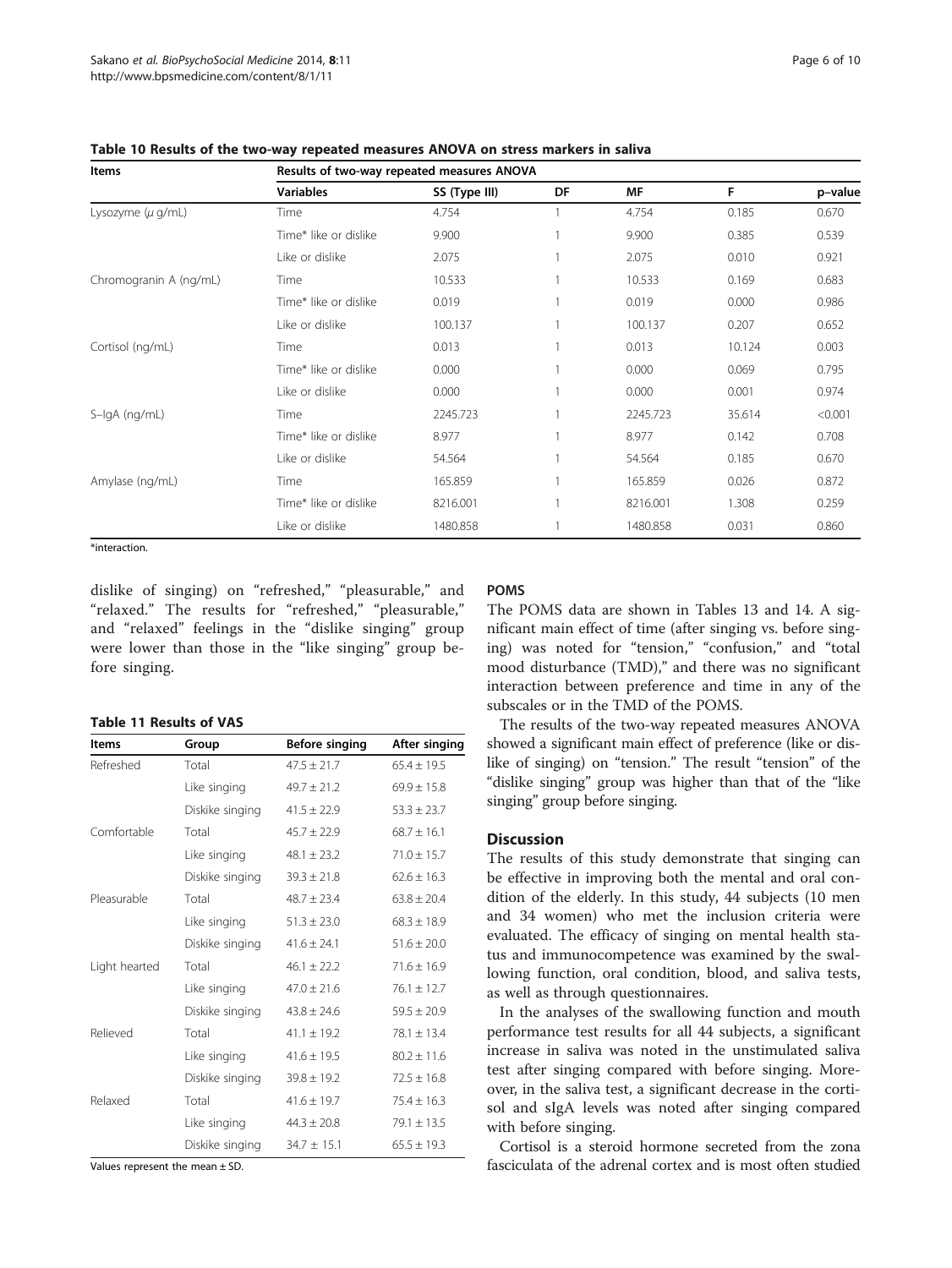| <b>Items</b>  | Results of two-way repeated measures ANOVA |               |    |           |        |         |  |  |
|---------------|--------------------------------------------|---------------|----|-----------|--------|---------|--|--|
|               | <b>Variables</b>                           | SS (Type III) | DF | <b>MF</b> | F      | p-value |  |  |
| Refreshed     | Time                                       | 4468.655      |    | 4468.655  | 15.785 | < 0.001 |  |  |
|               | Time* like or dislike                      | 300.895       |    | 300.895   | 1.066  | 0.308   |  |  |
|               | Like or dislike                            | 2679.980      |    | 2679.980  | 5.164  | 0.028   |  |  |
| Comfortable   | Time                                       | 9308.041      |    | 9308.041  | 39.507 | < 0.001 |  |  |
|               | Time* like or dislike                      | 0.691         |    | 0.691     | 0.003  | 0.957   |  |  |
|               | Like or dislike                            | 1291.877      |    | 1291.877  | 2.409  | 0.128   |  |  |
| Pleasurable   | Time                                       | 3197.558      |    | 3197.558  | 12.418 | 0.001   |  |  |
|               | Time* like or dislike                      | 209.954       |    | 209.954   | 0.815  | 0.372   |  |  |
|               | Like or dislike                            | 3058.825      |    | 3058.825  | 4.697  | 0.036   |  |  |
| Light hearted | Time                                       | 8766.548      |    | 8766.548  | 33.403 | < 0.001 |  |  |
|               | Time* like or dislike                      | 791.963       |    | 791.963   | 3.018  | 0.090   |  |  |
|               | Like or dislike                            | 1711.260      |    | 1711.260  | 3.615  | 0.064   |  |  |
| Relieved      | Time                                       | 22189.857     |    | 22189.857 | 98.885 | < 0.001 |  |  |
|               | Time* like or dislike                      | 153.296       |    | 153.296   | 0.683  | 0.413   |  |  |
|               | Like or dislike                            | 398.322       |    | 398.322   | 1.225  | 0.275   |  |  |
| Relaxed       | Time                                       | 18846.943     |    | 18846.943 | 85.365 | < 0.001 |  |  |
|               | Time* like or dislike                      | 71.097        |    | 71.097    | 0.322  | 0.573   |  |  |
|               | Like or dislike                            | 2349.738      |    | 2349.738  | 6.028  | 0.018   |  |  |

<span id="page-6-0"></span>Table 12 Results of the two–way repeated measures ANOVA for VAS

#### Table 13 Results of POMS

| <b>Items</b>    | Group           | Before singing | After singing   |
|-----------------|-----------------|----------------|-----------------|
| Tension         | Total           | $5.2 \pm 3.8$  | $2.3 \pm 2.3$   |
|                 | Like singing    | $4.3 \pm 2.9$  | $2.0 \pm 2.3$   |
|                 | Diskike singing | $7.7 \pm 4.9$  | $2.9 \pm 2.2$   |
| Depression      | Total           | $1.2 \pm 1.7$  | $0.6 \pm 1.3$   |
|                 | Like singing    | $1.2 \pm 1.9$  | $0.7 \pm 1.3$   |
|                 | Diskike singing | $1.0 \pm 1.2$  | $0.5 \pm 1.2$   |
| Anger-Hostility | Total           | $0.6 \pm 1.2$  | $0.2 \pm 0.7$   |
|                 | Like singing    | $0.5 \pm 1.2$  | $0.2 \pm 0.5$   |
|                 | Diskike singing | $0.9 \pm 1.2$  | $0.3 \pm 1.2$   |
| Vigor           | Total           | $6.9 \pm 4.0$  | $7.5 \pm 5.3$   |
|                 | Like singing    | $7.4 \pm 4.1$  | $8.3 \pm 5.7$   |
|                 | Diskike singing | $5.5 \pm 3.4$  | $5.5 \pm 3.5$   |
| Fatique         | Total           | $2.1 \pm 3.1$  | $1.6 \pm 2.3$   |
|                 | Like singing    | $2.1 \pm 3.2$  | $1.5 \pm 2.4$   |
|                 | Diskike singing | $2.3 \pm 2.9$  | $1.8 \pm 2.1$   |
| Confusion       | Total           | $4.4 \pm 1.6$  | $3.4 \pm 1.6$   |
|                 | Like singing    | $4.3 \pm 1.7$  | $3.4 \pm 1.7$   |
|                 | Diskike singing | $4.8 \pm 1.3$  | $3.3 \pm 1.3$   |
| <b>TMD</b>      | Total           | $6.6 \pm 9.8$  | $0.6 \pm 9.4$   |
|                 | Like singing    | $4.9 \pm 9.7$  | $-0.5 \pm 10.2$ |
|                 | Diskike singing | $11.1 \pm 8.8$ | $3.3 \pm 6.2$   |

Values represent the mean ± SD.

in connection with stress. Moreover, cortisol affects the metabolic, immune, circulatory, and central nervous systems, and it is considered to be important for both mental and physical health [\[14\]](#page-8-0). The correlation of cortisol concentration in the saliva with that in the blood is approximately 0.90, so there is a strong correlation between the saliva cortisol level and cortisol in the blood [\[15\]](#page-8-0). The cortisol level increases in response to acute mental or physical stress. The cortisol concentration in saliva increases by from 50% to 100% due to acute changes in mental health status (i.e., giving a speech), with the peak of the increase lasting 20 to 30 minutes after the stress has dissipated [\[16](#page-8-0)]. A reduced sIgA level in the saliva has been reported to be related to the onset of upper respiratory tract infections [[17\]](#page-9-0). The relationship between stress and sIgA has been examined in research studies using saliva samples since the early days of stress research. The sIgA concentration increases by 20% to 100% due to acute stress, such as mental arithmetic or a verbal presentation, and this increase lasts from just before the initiation of the stress to immediately after the end of the stress [\[18,19\]](#page-9-0). In contrast, although there are a limited number of reports on the subject, the sIgA concentration has been reported to fall depending on the type of stress, such as viewing a terrifying image or being immersed in cold water [[19](#page-9-0)]. Additionally, the sIgA level was reported to increase after exercise of short duration [[19](#page-9-0)].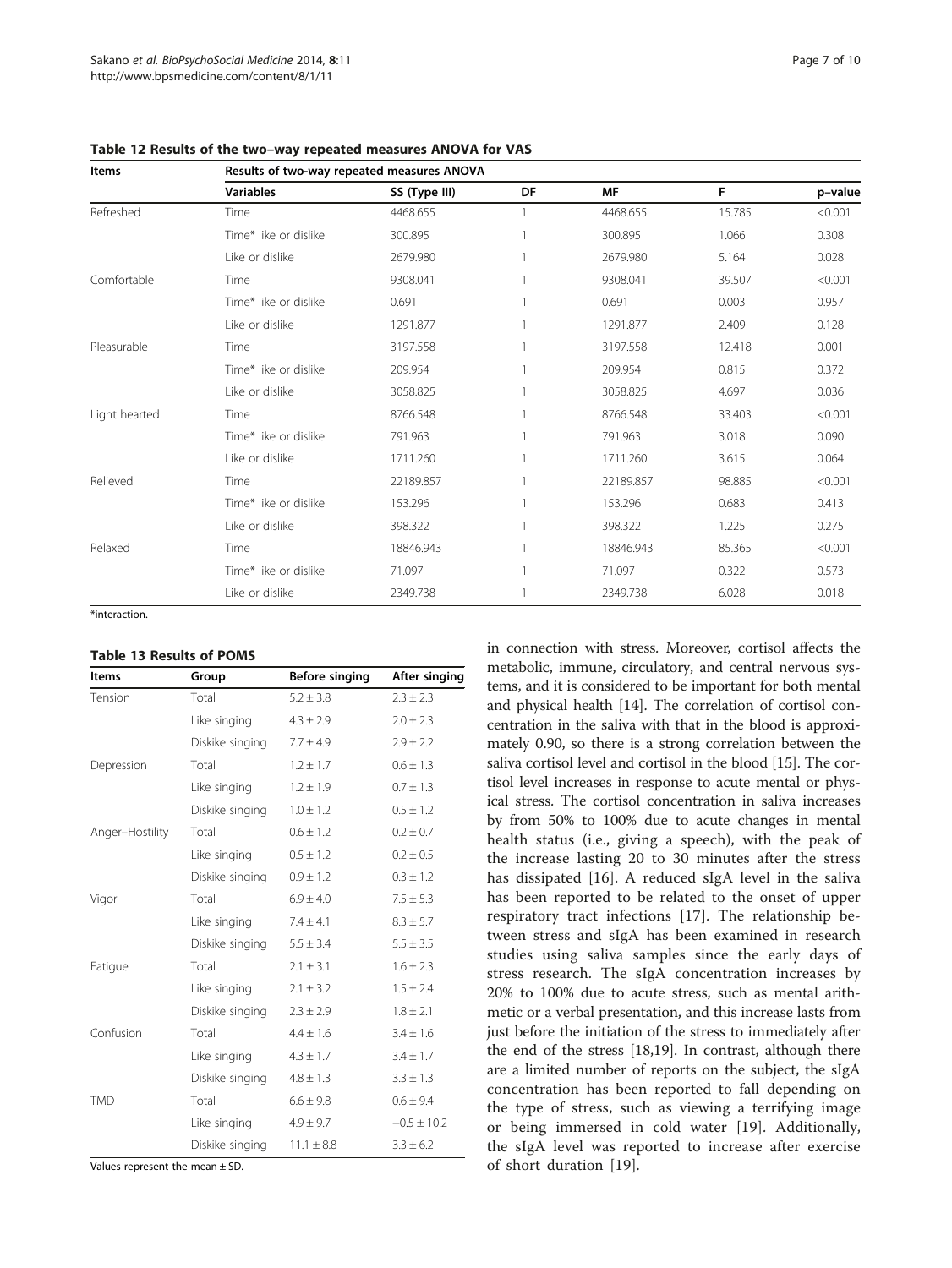| <b>Items</b>    | Results of two-way repeated measures ANOVA |               |    |           |        |         |  |  |
|-----------------|--------------------------------------------|---------------|----|-----------|--------|---------|--|--|
|                 | <b>Variables</b>                           | SS (Type III) | DF | <b>MF</b> | F      | p-value |  |  |
| Tension         | Time                                       | 213.818       |    | 213.818   | 31.386 | < 0.001 |  |  |
|                 | Time* like or dislike                      | 27.273        |    | 27.273    | 4.003  | 0.052   |  |  |
|                 | Like or dislike                            | 81.939        |    | 81.939    | 7.490  | 0.009   |  |  |
| Depression      | Time                                       | 4.641         |    | 4.641     | 3.170  | 0.082   |  |  |
|                 | Time* like or dislike                      | 0.004         |    | 0.004     | 0.003  | 0.957   |  |  |
|                 | Like or dislike                            | 0.720         |    | 0.720     | 0.226  | 0.637   |  |  |
| Anger-Hostility | Time                                       | 3.750         |    | 3.750     | 4.032  | 0.051   |  |  |
|                 | Time* like or dislike                      | 0.250         |    | 0.250     | 0.269  | 0.607   |  |  |
|                 | Like or dislike                            | 1.232         |    | 1.232     | 1.251  | 0.270   |  |  |
| Vigor           | Time                                       | 3.341         |    | 3.341     | 0.370  | 0.547   |  |  |
|                 | Time* like or dislike                      | 3.341         |    | 3.341     | 0.370  | 0.547   |  |  |
|                 | Like or dislike                            | 98.455        |    | 98.455    | 2.947  | 0.093   |  |  |
| Fatigue         | Time                                       | 4.926         |    | 4.926     | 1.236  | 0.273   |  |  |
|                 | Time* like or dislike                      | 0.017         |    | 0.017     | 0.004  | 0.948   |  |  |
|                 | Like or dislike                            | 0.614         |    | 0.614     | 0.055  | 0.816   |  |  |
| Confusion       | Time                                       | 21.684        |    | 21.684    | 17.217 | < 0.001 |  |  |
|                 | Time* like or dislike                      | 1.593         |    | 1.593     | 1.265  | 0.267   |  |  |
|                 | Like or dislike                            | 0.684         |    | 0.684     | 0.173  | 0.679   |  |  |
| <b>TMD</b>      | Time                                       | 751.705       |    | 751.705   | 15.914 | < 0.001 |  |  |
|                 | Time* like or dislike                      | 24.614        |    | 24.614    | 0.521  | 0.474   |  |  |
|                 | Like or dislike                            | 434.547       |    | 434.547   | 3.350  | 0.074   |  |  |

<span id="page-7-0"></span>Table 14 Results of the two–way repeated measures ANOVA for POMS

The early phase of a change in sIgA concentration reflects the activity of the sympathetic nervous system and does not reflect a change in immune function, such as those carried out by B cells [\[20](#page-9-0)]. The relationship between sIgA and chronic stress has also been evaluated. For example, Bosch et al. [\[20\]](#page-9-0) summarized seven studies on the relationship between sIgA concentration and stress and showed that a student's sIgA concentration in saliva fell during examinations over a long period of time. Another study reported that the sIgA concentration remained low until 6 days to 2 weeks after the end of an examination period [[21](#page-9-0)]. Taken together, the results from the present study show that the amount of saliva increased, while the salivary stress markers cortisol and IgA decreased, after singing. We believe these results indicate that singing has a relaxing effect.

From the VAS questionnaires, significant improvements were found in all of the following items after singing compared with before singing: "refreshed," "comfortable," "pleasurable," "light-hearted," "relieved," and "relaxed." The POMS questionnaires showed significant improvements in "tension," "confusion," and "TMD." We found, therefore, that singing can be effective in improving the mental state of the elderly.

A differential analysis of the groups of subjects who responded that they "like singing" and "dislike singing" showed similar results for salivary amount, salivary test results, and questionnaire responses for all 44 subjects. Regardless of whether the subject answered "like singing" or "dislike singing," the singing activity itself was considered to have contributed to improvement of the oral environment, as well as to the reduction of stress markers, except the RSST, in the saliva. Interestingly, this result indicates that we can expect greater benefits, with respect to the RSST, from singing by individuals who like singing. The results of the two-way repeated measures ANOVA showed a significant main effect of preference (like or dislike of singing) on the systolic blood pressure, pulse rate, "tension" of the POMS, and "refreshed," "pleasurable," and "relaxed" of the VAS. The pulse rate and "tension" of the POMS of the "dislike singing" group were higher than those of the "like singing" group before singing; and "refreshed," "pleasurable," and "relaxed" feelings of the "dislike singing" group were lower than those of the "like singing" group before singing. We think these results may be caused by differences in the mood of the subjects before singing. Because the subjects who like singing looked forward to singing,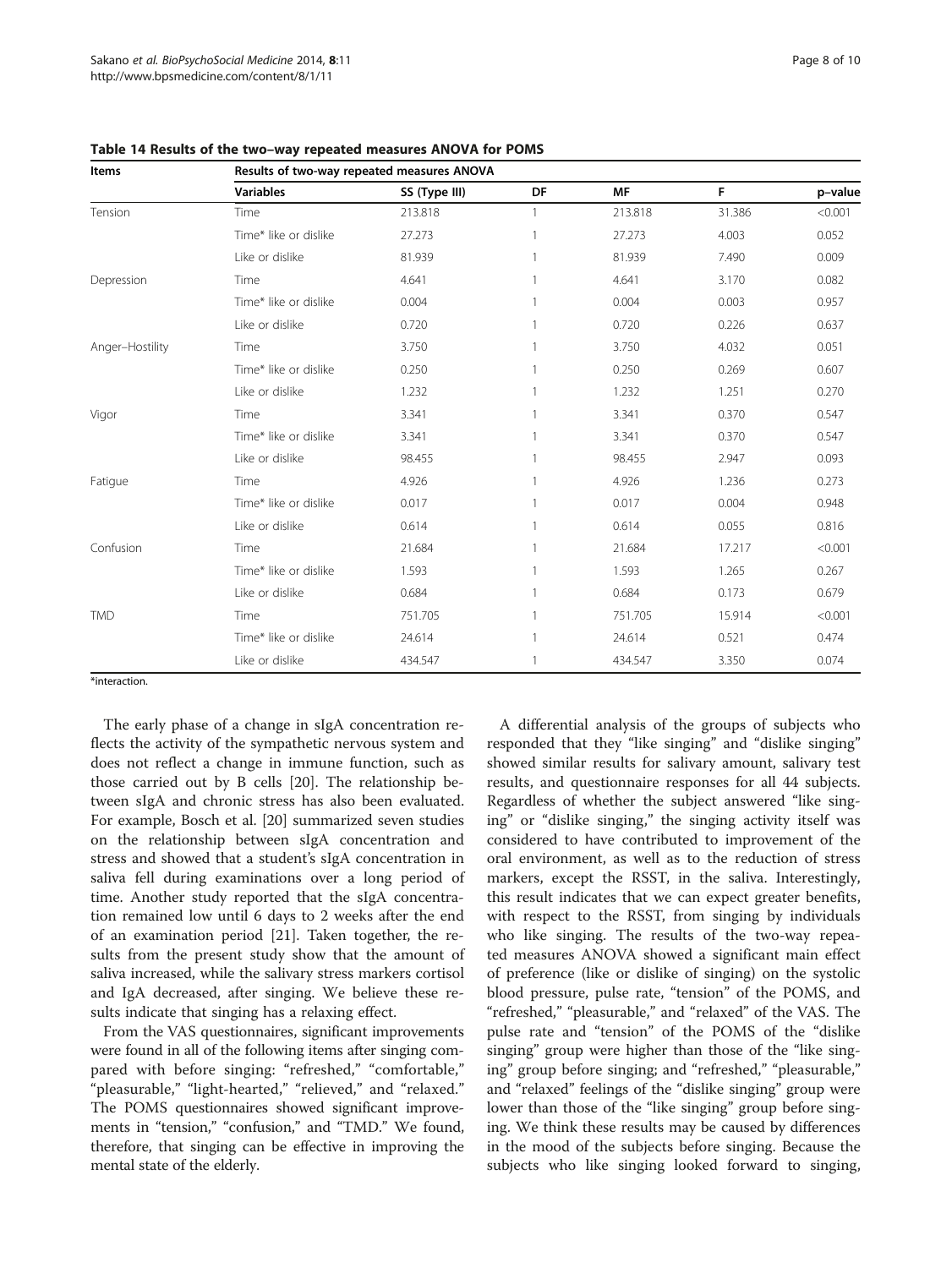<span id="page-8-0"></span>there is a possibility that the subjects who dislike singing were not looking forward to singing and thus felt tense prior to the task.

Based on the above results, singing seems to contribute to the improvement of the oral environment due to increased salivary secretion. Because stress markers in the saliva decreased and mood states of the VAS and POMS questionnaires improved, singing was shown to have contributed to stress mitigation. Therefore, singing may provide a positive impact on not only the oral environment, but also on stress relief. While significant effects were found with time, such as for the systolic blood pressure and pulse, we did observe a slight increase in blood pressure after singing. In future studies, we should confirm if this phenomenon is caused by the physical exertion of singing or by the elation resulting from singing. However, the average pulse rate of the subjects decreased slightly while singing. It is also important to assess if these results indicate a mental sedating effect. Significant effects of preference were found for the systolic blood pressure, pulse, and VAS, indicating refreshed, pleasurable, and relaxed feelings, but the POMS indicated tension. These results do not permit us to unequivocally assert that singing has a mentally stabilizing effect on a person who likes this activity. Because there were confounding factors, such as individual health conditions, we can only conclude that good health, an enjoyment of singing, and mental stability tend to be correlated.

Although no improvement was noted in swallowing function, immunity test (NK cell activity), and endocrine test (DHEA-s) results, these would be expected to be increased not by singing on just one occasion, but by continuous participation in singing. The results for lysozyme, chromogranin A, and amylase were inconclusive; however, significant differences were found in cortisol and S-IgA levels. We speculate that the reasons for these smaller than expected changes are the shortness of the observation time and limits to the sensitivity of these tests.

Because the results of this study show that one singing session allowed short-term, continuous improvement in mental health status and mood, further study is required to evaluate the effect of singing in daily life on body functions, including swallowing function and immune and endocrine conditions.

#### Conclusions

In this study, the beneficial effects of singing on mental health status and immunocompetence were examined using swallowing function, oral condition, blood, and saliva tests, as well as through questionnaires taken before and after singing. The results of these tests suggest that singing can be effective in improving the mental and oral condition of the elderly.

#### Competing interests

The authors declare that they have no competing interests.

#### Authors' contributions

KY conceived the study, participated in the design of the study, carried out data collection and drafted the manuscript. YT performed the statistical analysis. KR and NA and AH and AT and ES and KT participated in the design of the study and carried out data collection. IS looked over the study. All authors read and approved the final manuscript.

#### Author details

<sup>1</sup>Department of Pathology, Tsurumi University School of Dental Medicine, 2-1-3 Tsurumi-Ku, Yokohama 230-8501, Japan. <sup>2</sup>PREMEDICO Co, Ltd. 4 F Chushin Build. 3-3-5, Chiyoda-ku, Tokyo 101-0047, Uchikanda, Japan. <sup>3</sup>Department of Health and Welfare Services, National Institute of Public Health, 2-3-6 Minami, Wako-shi, Saitama 351-0197, Japan. <sup>4</sup>Chiyoda Paramedical Care Clinc, 2F Chushin Build. 3-3-5, Chiyoda-ku, Tokyo 101-0047, Uchikanda, Japan. <sup>5</sup>Daiichikosho Co, Ltd. 5-5-26 Kitashinagawa, Shinagawa-ku, Tokyo 141-8701, Japan.

#### Received: 5 August 2013 Accepted: 12 May 2014 Published: 21 May 2014

#### References

- 1. Danner DD, Snowdon DA, Friesen WV: Positive emotions in early life and longevity: findings from the nun study. J Pers Soc Psychol 2001, 80:804–813.
- 2. Veenhoven R: Healthy happiness: effects of happiness on physical health and the consequences for preventive health care. J Happiness Stud 2008, 9:449–469.
- 3. Japanese cabinet office. [http://www5.cao.go.jp/seikatsu/senkoudo/h20/](http://www5.cao.go.jp/seikatsu/senkoudo/h20/20senkou_summary.pdf) [20senkou\\_summary.pdf](http://www5.cao.go.jp/seikatsu/senkoudo/h20/20senkou_summary.pdf) [Article in Japanese].
- 4. Health and Welfare Statistics Association: Vital statistics in 2002. Vital Statistics of Japan 2002. [http://www.hws-kyokai.or.jp/](http://www.hws-kyokai.or.jp/#http://www.hws-kyokai.or.jp/) [Article in Japanese].
- 5. Iso H, Date C, Yamamoto A, Toyoshima H, Tanabe N, Kikuchi S, Kondo T, Watanabe Y, Wada Y, Ishibashi T, Suzuki H, Koizumi A, Inaba Y, Tamakoshi A, Ohno Y: Perceived mental stress and mortality from cardiovascular disease among Japanese men and women: the Japan Collaborative Cohort Study for Evaluation of Cancer Risk Sponsored by Monbusho (JACC Study). Circulation 2002, 106:1229. lation.
- 6. National Institute of Population and Social Security: Future population of Japan. Research Population Projections for Japan (January 2012) 2011. [http://www.ipss.go.jp/site-ad/index\\_english/esuikei/ppfj2012.pdf.](http://www.ipss.go.jp/site-ad/index_english/esuikei/ppfj2012.pdf)
- 7. Castronuovo E, Capon A, Di Lallo D: Oral health of elderly occupants in residential homes. Ann Ig 2007, 19:463–472 [Article in Italian].
- 8. Simons D, Brailsford S, Kidd EA, Beighton D: Relationship between oral hygiene practices and oral status in dentate elderly people living in residential homes. Community Dent Oral Epidemiol 2001, 29:464–470.
- 9. Kiyak HA, Grayston MN, Crinean CL: Oral health problems and needs of nursing home residents. Community Dent Oral Epidemiol 1993, 21:49–52.
- 10. Tamplin J, Baker FA, Grocke D, Brazzale DJ, Pretto JJ, Ruehland WR, Buttifant M, Brown DJ, Berlowitz DJ: Effect of singing on respiratory function, voice, and mood after quadriplegia: a randomized controlled trial. Arch Phys Med Rehabil 2013, 94:426–434.
- 11. Pai I, Lo S, Wolf D, Kajieker A: The effect of singing on snoring and daytime somnolence. Sleep Breath 2008, 12:265–268.
- 12. Ojay A, Ernst E: Can singing exercises reduce snoring? A pilot study. Complement Ther Med 2000, 8:151–156.
- 13. Kohler PF, Winter ME: A quantitative test for xerostomia. The Saxon test, an oral equivalent of the Schirmer test. Arthritis Rheum 1985, 28:1128–1132.
- 14. Sapolsky RM, Romero LM, Munck AU: How do glucocorticoids influence stress responses? integrating permissive, suppressive, stimulatory, and preparative actions. Endocr Rev 2000, 21:55–89.
- 15. Kirschbaum C, Hellhammer DH: Salivary cortisol in psychobiological research: an overview. Neuropsychobiology 1989, 22:150–169.
- 16. Kudielka BM, Buske-Kirschbaum A, Hellhammer DH, Kirschbaum C: HPA axis responses to laboratory psychosocial stress in healthy elderly adults, younger adults, and children: impact of age and gender. Psychoneuroendocrinology 2004, 29:83–98.